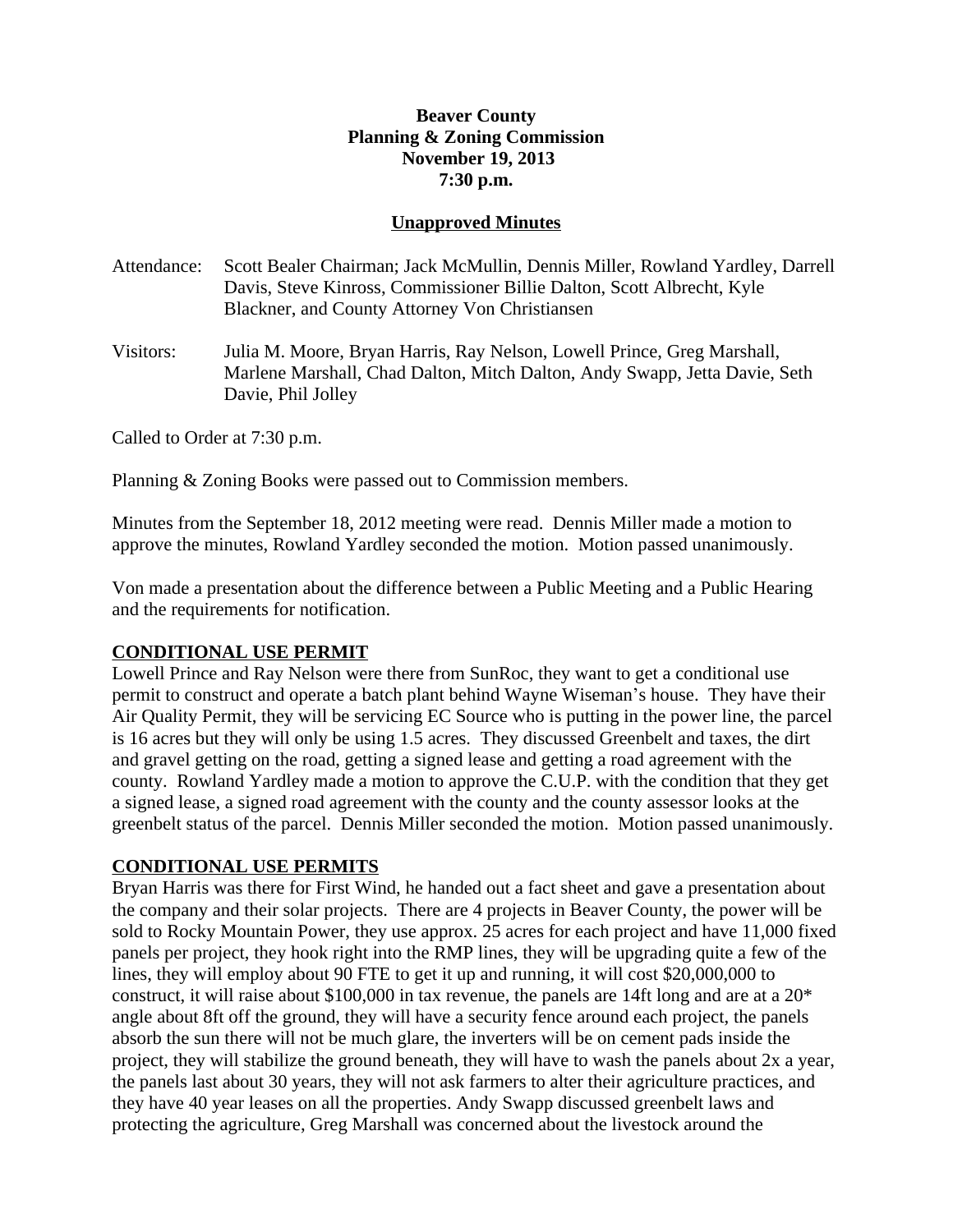electricity, Julie Moore was concerned with the taxes, Marlene Marshall would like them put out by the wind farm, Mitch Dalton was concerned with the dust, wind & what would happen if the dust from their farms ruined the solar panels, Scott Albrecht wondered about a condition that the company would be liable and can't sue. They discussed the conditions they would like to see on the permit. Dennis Miller made a motion to table all four (4) C.U.P.'s for 2 weeks and have them advertised. Motion died from lack of a second.

GRANITE PEAK SOLAR - Jack McMullin made a motion to recommend the County Commission approve the C.U.P. with the following conditions; they stabilize the land with vegetation or other means; they control the dust by watering during and after construction or by means of gravel or other actions likely to reduce dust; they obtain a road maintenance agreement with the county; they shall not seek to alter or modify existing agriculture practices engage in by surrounding land owners; if they stop using the site, they will restore it to its original condition; the County Commission will hold a public hearing before they approve the C.U.P.'s; if the company is sold, any subsequent owner shall be required to obtain a new C.U.P. under their name. Steve Kinross seconded the motion. Motion passed unanimously.

MILFORD FLAT SOLAR - Jack McMullin made a motion to recommend the County Commission approve the C.U.P. with the following conditions; they stabilize the land with vegetation or other means; they control the dust by watering during and after construction or by means of gravel or other actions likely to reduce dust; they obtain a road maintenance agreement with the county; they shall not seek to alter or modify existing agriculture practices engage in by surrounding land owners; if they stop using the site, they will restore it to its original condition; the County Commission will hold a public hearing before they approve the C.U.P.'s; if the company is sold, any subsequent owner shall be required to obtain a new C.U.P. under their name. Steve Kinross seconded the motion. Motion passed unanimously.

GREENVILLE SOLAR - Jack McMullin made a motion to recommend the County Commission approve the C.U.P. with the following conditions; they stabilize the land with vegetation or other means; they control the dust by watering during and after construction or by means of gravel or other actions likely to reduce dust; they obtain a road maintenance agreement with the county; they shall not seek to alter or modify existing agriculture practices engage in by surrounding land owners; if they stop using the site, they will restore it to its original condition; the County Commission will hold a public hearing before they approve the C.U.P.'s; if the company is sold, any subsequent owner shall be required to obtain a new C.U.P. under their name. Steve Kinross seconded the motion. Motion passed unanimously.

LAHO SOLAR - Jack McMullin made a motion to recommend the County Commission approve the C.U.P. with the following conditions; they stabilize the land with vegetation or other means; they control the dust by watering during and after construction or by means of gravel or other actions likely to reduce dust; they obtain a road maintenance agreement with the county; they shall not seek to alter or modify existing agriculture practices engage in by surrounding land owners; if they stop using the site, they will restore it to its original condition; the County Commission will hold a public hearing before they approve the C.U.P.'s; if the company is sold, any subsequent owner shall be required to obtain a new C.U.P. under their name. Steve Kinross seconded the motion. Motion passed unanimously.

#### **ITEMS OF DISCUSSION**

Next meeting discuss changing the ordinance regarding noticing meetings.

They discussed when the board members terms were up.